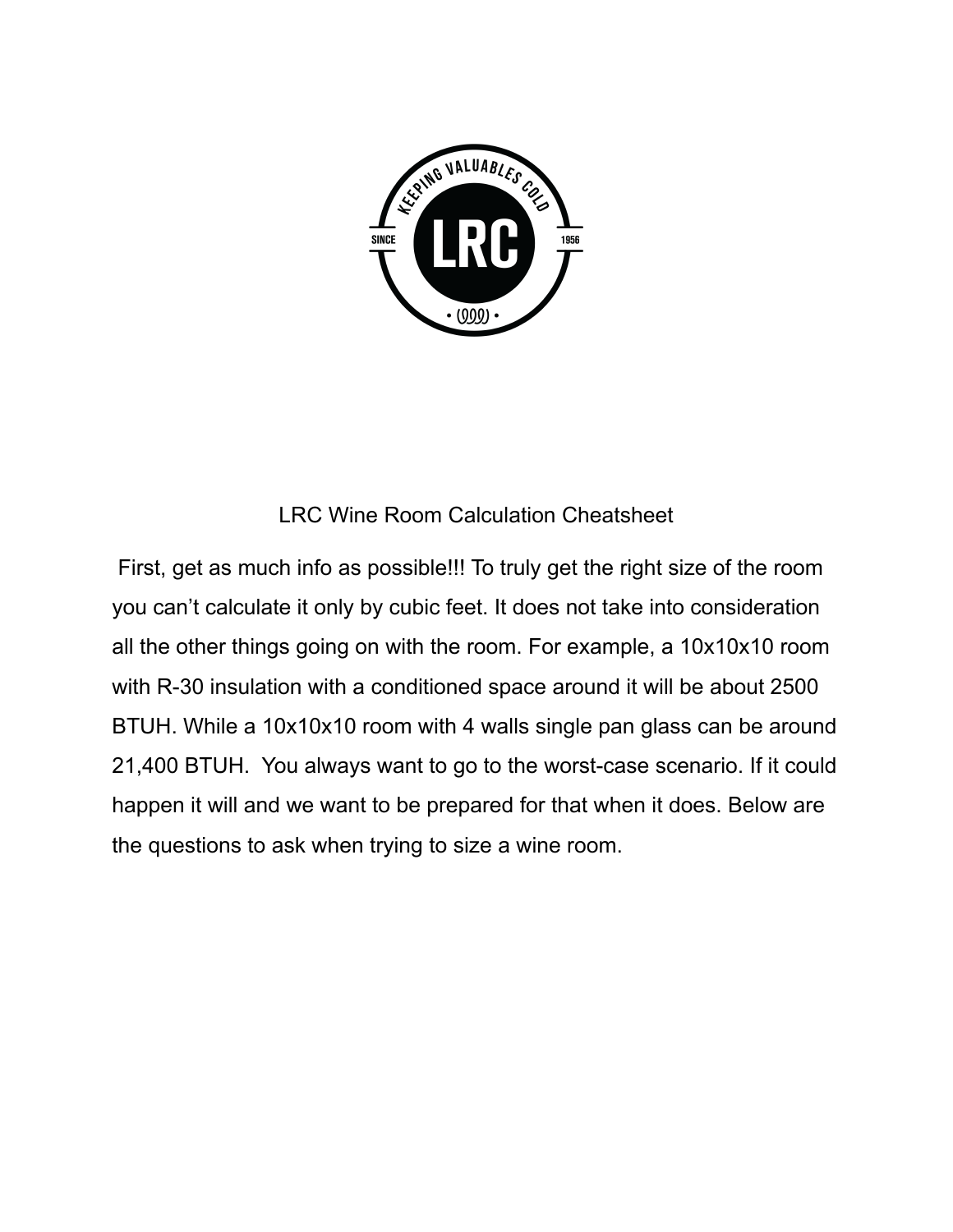- 1. **Does it have a Vapor Barrier** (first and most important question):
- 2. **Width** (ft)(this needs to be where the door is and is considered wall 1 then go clockwise from there):
- 3. **Depth (ft)**:
- 4. **Height (ft)**:
- 5. **Desired room temp** (usually 55°):
- 6. **Ambient temperature around the room** (unless they tell you it will never get above a certain temp it's better to error on the side of caution and stick with 80°:
- 7. **How many watts of lighting and how long will it be on**:
- **8. Any other loads in the room i(Fans, Fountains, white wine fridges, forklifts, etc):**
- 9. **Is it in a conditioned area surrounding the wine room walls**:
- 10. **R-Value of each wall** (R-11, R-19, R-30, or concrete) or is it a glass wall (single pane or double):
- 11. **Wall 1**:
- 12. **Wall 2**:
- 13. **Wall 3**:
- 14. **Wall 4**: